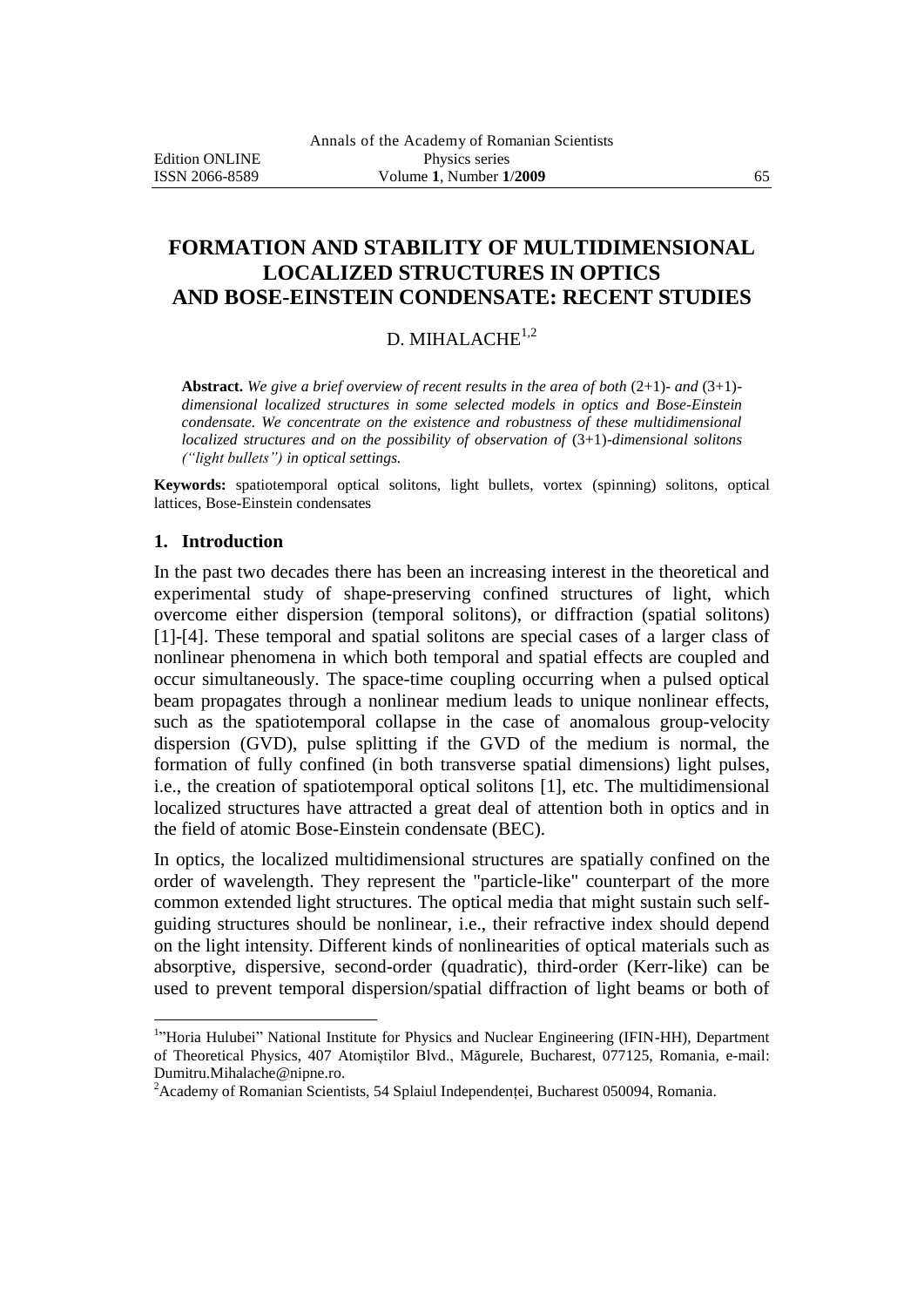them. The field of temporal/spatial optical solitons emerged from these fundamental studies of interaction of intense laser beams with matter. This research area is now in a mature stage; temporal optical solitons are currently created in monomode optical fibers and have led to a mature technology in nonlinear optics and photonics, whereas spatial optical solitons are currently created in various experimental conditions in laboratory and are now awaiting technological implementation in all-optical processing of information.

However, there exist a third kind of optical solitons, the so-called *spatiotemporal optical solitons*, alias "light bullets" [5, 6], which are spatially confined pulses of light, i.e., electromagnetic wave packets self-trapped in both space and time. The term "light bullet" arises because the spatiotemporal optical soliton can be thought of as a tiny bead of light propagating long distances without changing its shape. These localized physical objects could be used as information carriers in future all-optical processing information systems. It is believed that the "light bullets" are the ideal information units in both serial and parallel transmission and processing information systems.

The solitons in media with the cubic self-focusing nonlinearity, obeying the nonlinear Schroedinger (NLS) equation, are unstable in two and three dimensions, because of the occurrence of beam collapse [7, 8]. However, several possibilities to arrest the intrinsic wave collapse were considered, such as the use of quadratically nonlinear optical media that support solitons for all physical dimensions  $[9, 10]$  and where  $(2+1)$ -dimensional light bullet formation was achieved by generating the necessary anomalous GVD via achromatic phase matching [11], the use of saturable [12, 13] and nonlocal [14, 15] optical media, materials with competing nonlinearities  $[16, 17]$ , the propagation of  $(3+1)$ dimensional localized structures in confining two- or three-dimensional optical lattices [18-22], the formation of multidimensional fundamental and vortex (spinning) dissipative solitons in media with gain and loss described by the cubicquintic Ginzburg-Landau equation [23, 24], and the propagation of *discrete light bullets* in one- and two-dimensional photonic lattices [25-27].

The landmark experimental work [11] reporting the formation of a  $(2+1)$ dimensional spatiotemporal optical soliton used a very clever scheme to control the GVD along one spatial axis. The beam self-trapping occurred only along one spatial transverse dimension of a two-dimensional optical beam. It is well known that by reflecting a beam from a diffraction grating, the nonspecular orders have their energy wavefront tilted relative to their phase velocity wavefront, with different spectral components having different tilts; pulse compression in time based on this principle was achieved by using the cascaded nonlinearity in second-order nonlinear optical materials, such as lithium iodate and beta-barium borate (BBO) [11].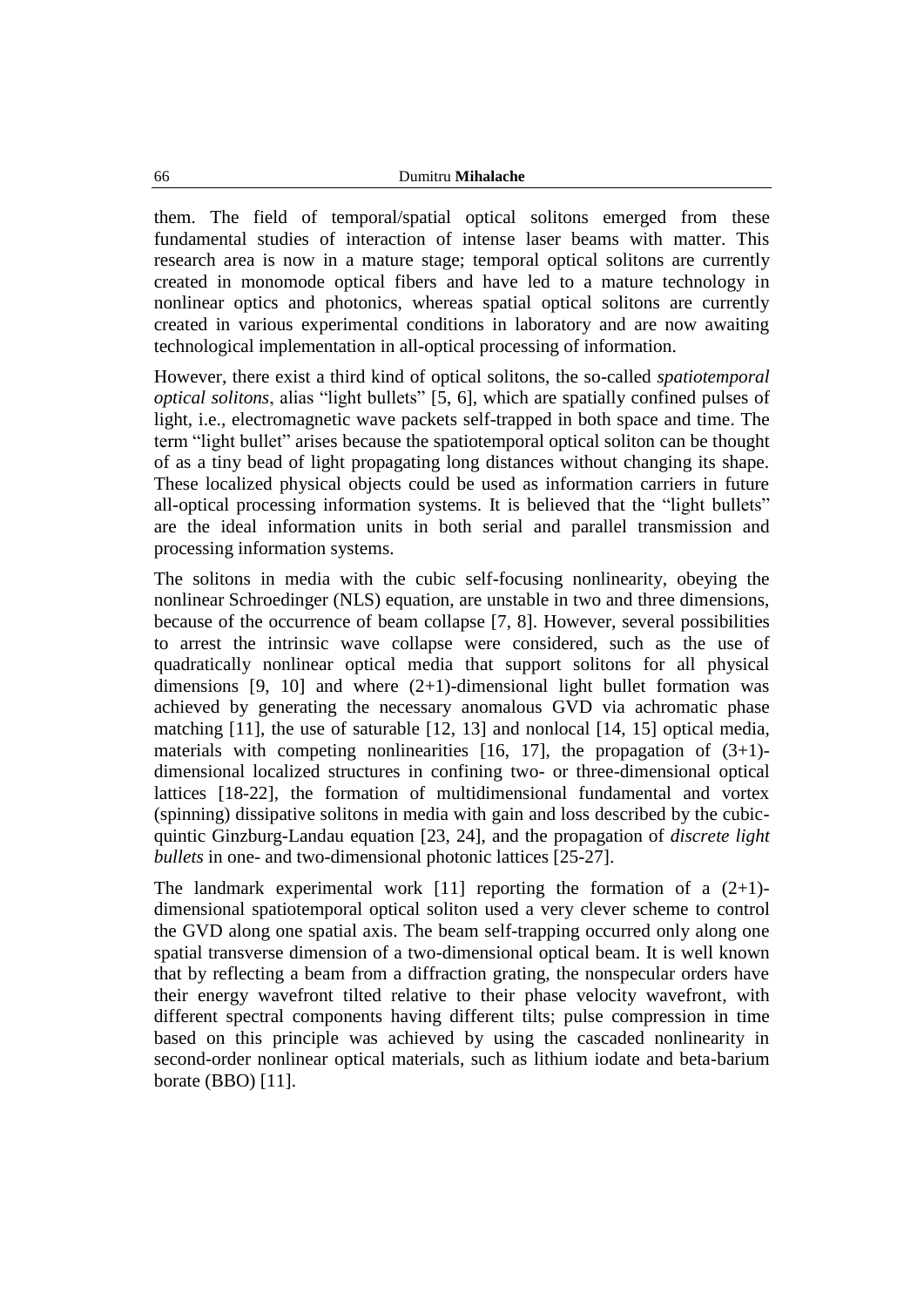Quadratic spatiotemporal solitons in the cascaded limit with highly elliptically shaped beams were generated by using the above mentioned second-harmonic generation crystals. Along the long axis of the optical beam cross-section, the diffraction length was longer than the length of the crystal so that no beam diffraction occurred. However, along the short beam axis, the diffraction length was about one fifth of the crystal length and it is along this transverse coordinate that the beam behaved like a spatial optical soliton. The pulse width of about 100 fs was used in this experiment, with the grating-engineered GVD, to match the dispersion length to the diffraction length in order to form a spatiotemporal optical soliton ("light bullet"). It was demonstrated that along the short beam axis no spreading occurred both in space and in time, a characteristic feature of a (2+1)-dimensional light bullet. Thus for propagation over five characteristics lengths, the beam size (pulse duration) was about 50 microns (100 fs). It is worthy to mention that in this experiment it was also reported the formation and the propagation over several dispersion lengths of temporal solitons in quadratic nonlinear optical media.

This work is organized as follows. In Section 2 we briefly overview the studies of existence, stability and robustness of three-dimensional vortex solitons in both conservative and dissipative settings. The problem of formation of stable threedimensional light bullets in lower dimensional photonic lattices is discussed in Section 3. Section 4 is devoted to the study of a few approaches to get stable twoand three-dimensional vortices in Bose-Einstein condensates. Finally, Section 5 concludes the paper.

## **2. Stable vortex (spinning) solitons in three dimensions**

The *localized optical vortices* (alias vortex solitons), have drawn much attention as objects of fundamental interest, and also due to their potential applications to all-optical information processing, as well as to the guiding and trapping of atoms. In the core of an optical vortex the complex electromagnetic field is equal to zero, however the circulation C of the gradient of the phase of the complex field on an arbitrary closed contour around the vortex core is a multiple of  $2\pi$ , i.e.,  $C=2\pi S$ , where the integer S is the *topological number* of the vortex ("spin"). Thus the phase dislocations carried by the wavefront of a light beam are associated with a zero-intensity point (a vortex core); the phase is twisted around such points where the light intensity vanishes, creating an optical vortex.

It is worthy to mention that unique properties are also featured by vortex clusters, such as rotation similar to the vortex motion in superfluids. The complex dynamics of two- and three-dimensional soliton clusters in optical media with competing nonlinearities has been studied too [28, 29]. Various complex patterns based on both fundamental (nonspinning) solitons and vortices were theoretically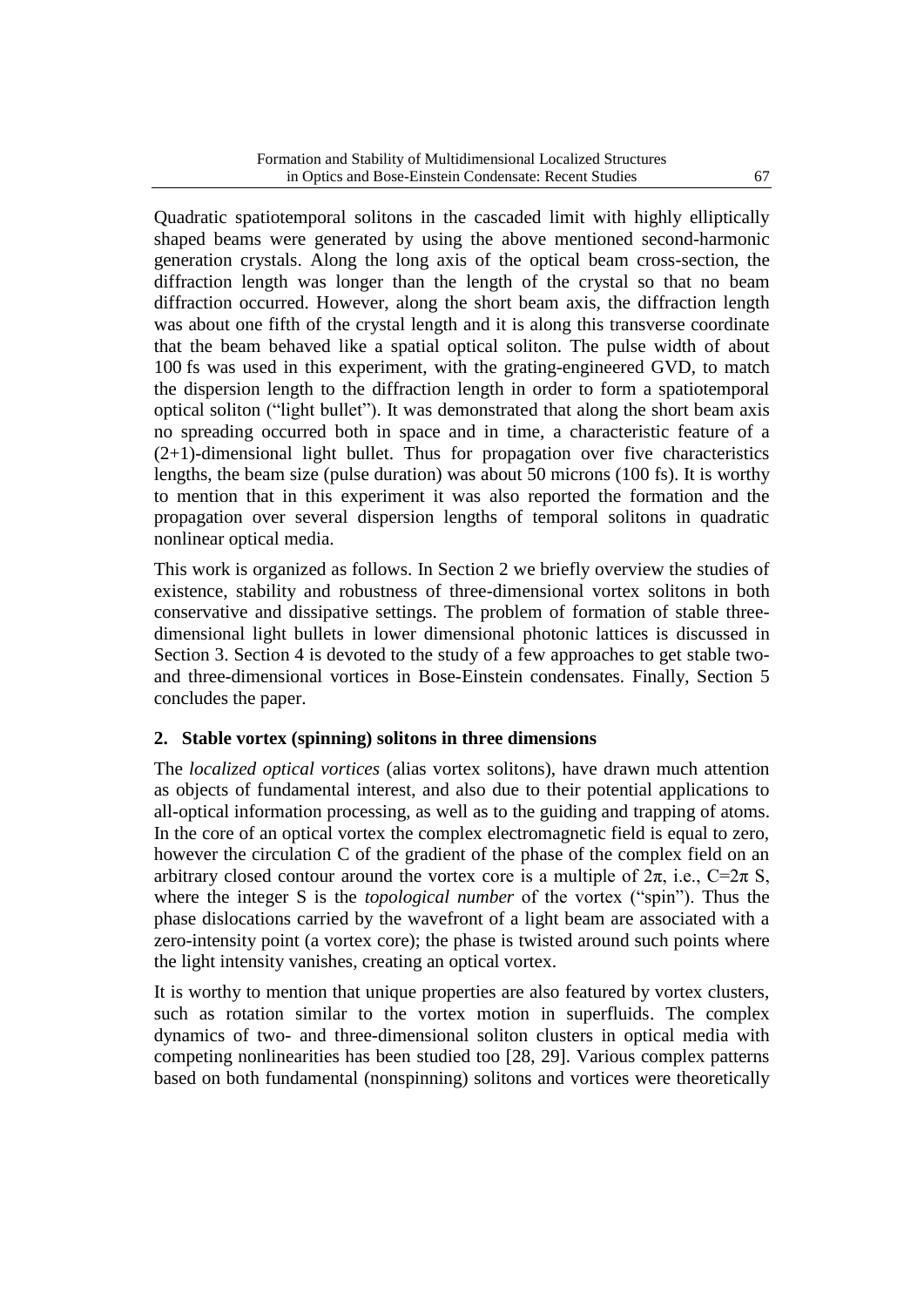investigated in optics and in the usual BEC models governed by the Gross-Pitaevskii equation with both local [30] and nonlocal nonlinearity [31].

Stable nondissipative spatiotemporal spinning solitons (vortex tori) with the topological charge S=1, described by the three-dimensional NLS equation with focusing cubic and defocusing quintic nonlinearities were found to exist for sufficiently large energies [16]. This result also holds for the case of competing quadratic and self-defocusing cubic nonlinearities [17]. A general conclusion of these studies is that stable spinning solitons are possible as a result of competition between focusing and defocusing optical nonlinearities. We have also performed a comprehensive stability analysis of three-dimensional dissipative solitons with intrinsic vorticity S governed by the complex Ginzburg-Landau equation with cubic and quintic terms in its dissipative and conservative parts [23, 24]. It was found that a necessary stability condition for all vortex solitons, but not for the fundamental ones  $(S=0)$ , is the presence of nonzero diffusivity in the transverse plane. The fundamental solitons are stable in all cases when they exist, while the vortex solitons are stable only in a part of their existence domain. However, the spectral filtering (i.e., the temporal-domain diffusivity) is not necessary for the stability of any species of dissipative solitons. Stability domains were found for  $(3+1)$ -dimensional vortex solitons (vortex tori) with "spin" S=1, 2, and 3, suggesting that spinning solitons with any vorticity S can be stable in certain portions of their existence domains  $[24]$ . Typical examples of stable  $(3+1)$ dimensional solitons with vorticities  $S=0$ , 1, and 2, which form in dissipative cubic-quintic media are shown in Fig. 1.



**Figure 1.** Isosurface plots of optical intensity: **a.**  $S = 0$ ; **b.**  $S = 1$ ; **c.**  $S = 2$ .

It is worthy to mention that the signature of an optical vortex with topological charge S can be detected by looking at the unique structure of the interference pattern of the vortex field with a plane wave. In Fig. 2 we show the interferograms corresponding to  $S = +1$  and  $S = -1$  [Fig. 2 (a)-Fig. 2(b)] and to  $S = +2$  and  $S = -2$ [Fig. 2 (c)-Fig. 2(d)]. The typical "fork-like" dislocations in the vortex core are clearly visible in the panels of Figure 2.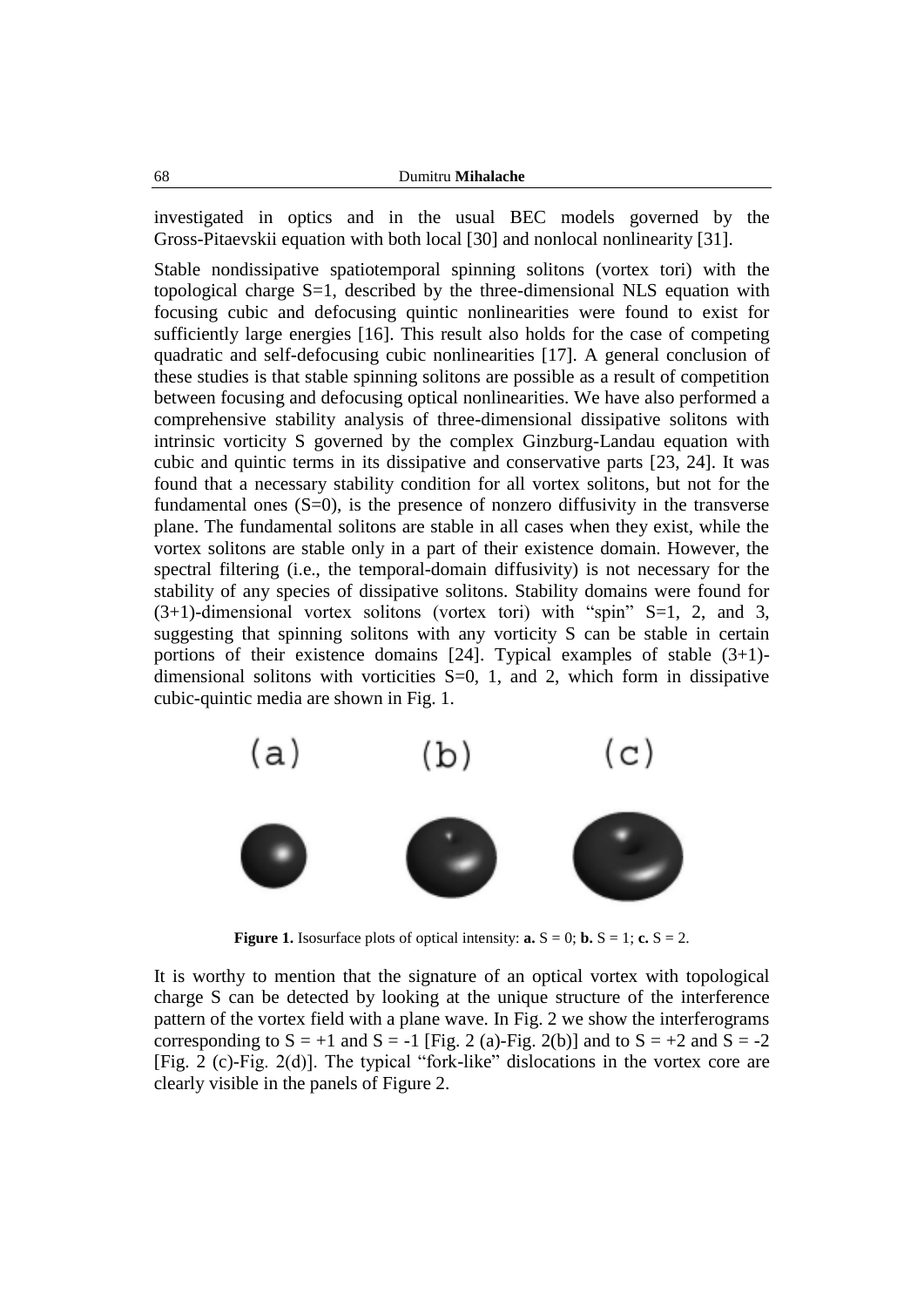

Figure 3 shows a typical example of the robustness of non-dissipative light bullets with vorticity  $S=1$  forming in cubic-quintic nonlinear media; recall that the  $S=1$ vortex tori is stable if its energy is larger than a certain threshold [16]. It is clearly seen in Fig. 3 that the stable vortex is able to absorb the white noise perturbation and to clean up itself.



**Figure 3.** Self-cleaning of a randomly perturbed stable vortex with S=1: **a.** Input intensity; **b.** Output intensity; **c.** Input phase; **d.** Output phase.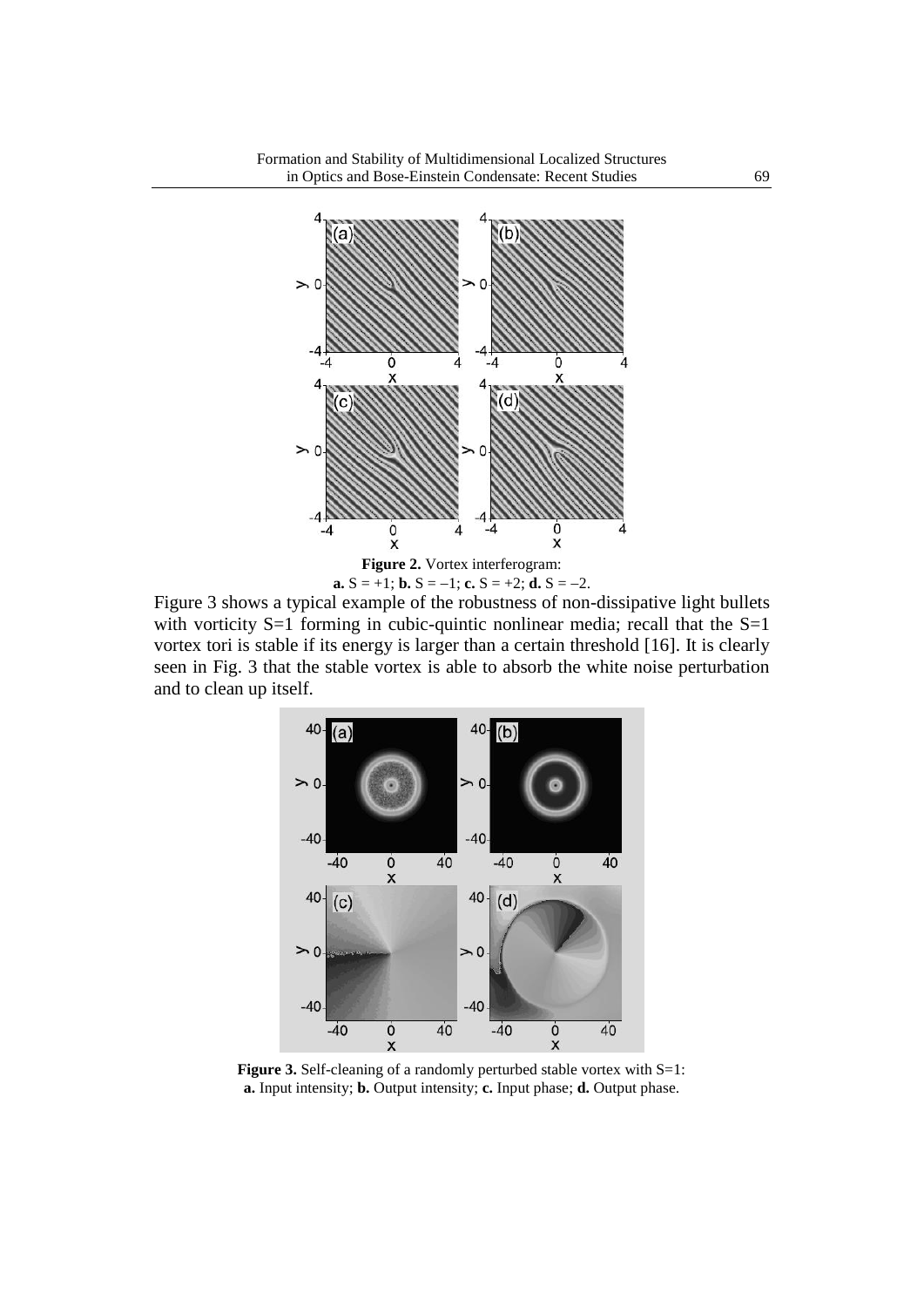The spinning soliton can be easily generated from an input Gaussian field with a nested vortex (see Fig. 4 for a typical situation). The input Gaussian optical field [see Fig. 4(a)] with a phase dislocation at the vortex core [see Fig. 4 (c)] evolves towards a *stable flat-top like vortex soliton*, with "spin" S=1, see Figs. 4(b) and 4(d).

#### **3. Stable three-dimensional light bullets in two-dimensional photonic lattices**

A very promising way to arrest the collapse in cubic (Kerr-type) focusing media is to use two-dimensional nonlinear photonic lattices in a three-dimensional environment [18-20]. The existence and stability of three-dimensional spatiotemporal solitons in self-focusing cubic Kerr-type optical media with an imprinted two-dimensional harmonic transverse modulation of the refractive index was studied in detail in Ref. 19. It was demonstrated that two-dimensional photonic Kerr-type nonlinear lattices can support stable one-parameter families of three-dimensional spatiotemporal solitons provided that their energy is within a certain interval and the strength p of the lattice potential, which is proportional to the refractive index modulation depth, is above a certain threshold value.



**Figure 4.** Formation of a stable vortex soliton with S=1 from a Gaussian field: **a.** Gaussian input; **b.** Output vortex with S=1; **c.** Input phase; **d.** Output phase.

As a consequence of the imprinted two-dimensional photonic lattice, the nonlinear localized states exist only for nonlinear wave numbers (propagation constants) larger than some minimum values (the edge of the band gap). The minimum propagation constant increases with the increase of the lattice strength parameter; recall that for the NLS equation the minimum propagation constant is equal to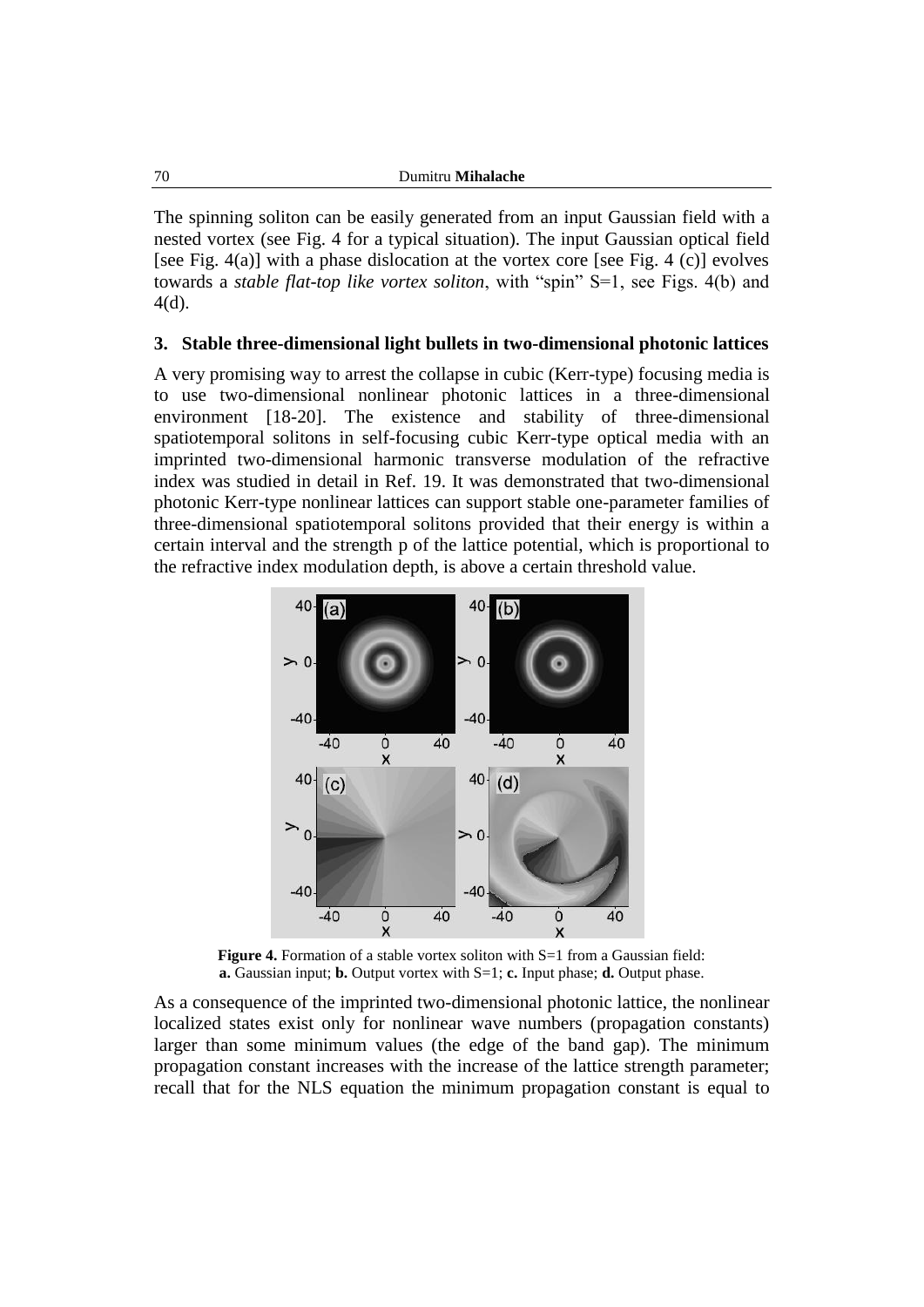zero. Families of three-dimensional spatiotemporal solitons in two-dimensional harmonic lattices exist whenever their energy exceeds a certain minimum value and are linearly stable in the intermediate-energy regime and for sufficiently high lattice strengths. Remarkably, for sufficiently large values of the lattice strength parameter p, the Hamiltonian-versus-energy (soliton norm) curves plotted in Fig. 5 display two cusps, instead of a single one as in other 2D and 3D nondissipative (Hamiltonian) nonlinear dynamical systems. This unique two-cusp structure of the soliton norm-Hamiltonian diagram is the so-called *"swallowtail"* catastrophe and is quite rare in physics [19, 20]. Remarkably, this unique swallowtail bifurcation occurs also in the study of stability of three-dimensional solitons with vorticity S=1 supported by a two-dimensional harmonic lattice if the lattice strength is large enough [22].

Recently we have introduced *discrete surface light bullets* forming in both onedimensional [25] and two-dimensional [26] photonic lattices. We analyzed spatiotemporal light localization near the edge of semi-infinite arrays of weakly coupled nonlinear optical waveguides or in the corners and the edges of twodimensional photonic lattices and demonstrated the existence and stability (in certain regions of their existence domain) of continuous-discrete spatiotemporal surface solitons, the so-called discrete surface light bullets [25, 26]. We have shown that their properties, such as power (energy) thresholds for their formation are strongly affected by the presence of the photonic lattice truncation. Recently we analyzed the interactions between continuous-discrete spatiotemporal optical solitons and we observed a variety of collision scenarios and different outcomes, such as soliton fusion, symmetric and asymmetric scattering [27].



**Figure 5.** Typical energy (soliton norm)-wave number-Hamiltonian diagram for 3D light bullets confined by 2D optical lattices. Here the lattice strength parameter is p=20.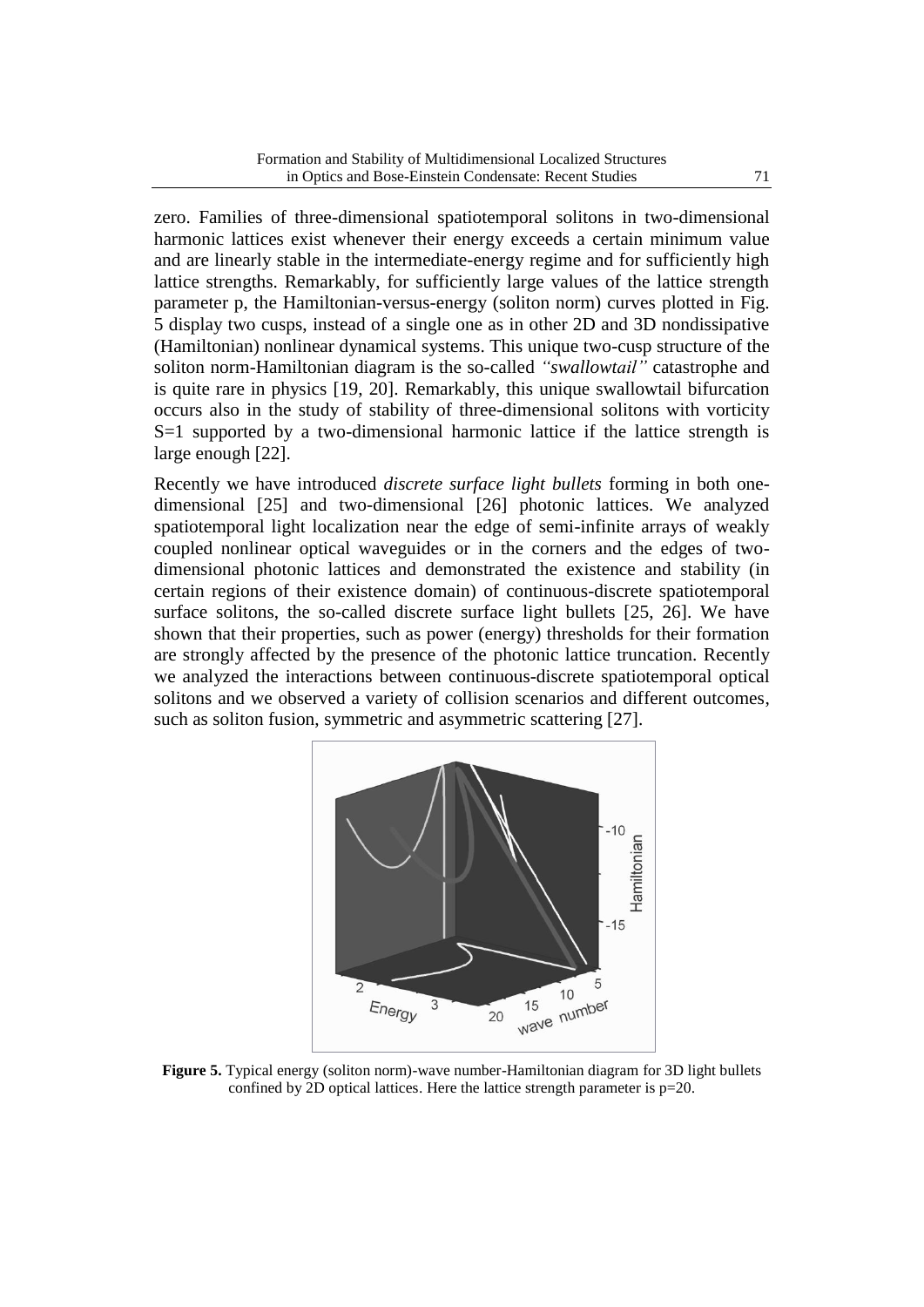### **4. Stable two- and three-dimensional solitons and vortices in attractive Bose-Einstein condensates**

The creation of multidimensional solitons and vortices built of matter waves is a great challenge to the experiment. The current situation in this field was summarized in two recent reviews [3, 5]. It is well known that the nonlinear Gross-Pitaevskii equation adequately describes the BEC dynamics in terms of the mean-field single-atom wave function [3].

In Ref. 32 we performed an accurate investigation of stability of localized vortices in an effectively 2D "pancake-shaped" trapped BEC with negative scattering length (self-attractive condensate). The states with vorticity S=1 were found to be stable in a third of their existence region. For the isotropic 3D configuration, the stability interval expands to about 65% of the existence domain. However, all vortices with S=2 were found to be unstable. This study was extended to the case of 3D self-attractive Bose-Einstein condensate trapped in anisotropic parabolic potentials, with arbitrary aspect ratio  $\Omega$  between trapping lengths in the transverse plane  $(x,y)$  and along the third coordinate z [33]. The relative size of the stability domain for 3D vortices with S=1 increases with the decrease of the aspect ratio in terms of the soliton norm N, but decreases in terms of the chemical potential μ. As in the 2D case, all vortex tori with S≥2 were found to be unstable, while the stability of the fundamental  $(S=0)$  solitons obeys the standard Vakhitov-Kolokolov criterion, i.e., the states for which we get positive slopes of the soliton energy (E)-soliton norm (N) curves correspond to stable S=0 solutions.

The existence and stability of solitons in Bose-Einstein condensates with attractive interatomic interactions, described by the Gross-Pitaevskii equation with a full (three-dimensional) periodic confining potential, were investigated in a systematic form in Ref. 21. We found a one-parameter family of stable 3D solitons in a certain interval of values of their norm N, which is related to the number of atoms, provided that the strength of the optical lattice potential exceeds a threshold value. The minimum number of  ${}^{7}Li$  atoms in the stable solitons is about 60, and the energy of the soliton at the stability threshold is about six recoil energies in the lattice. The respective energy (E) versus soliton norm (N) diagram features two cuspidal points, resulting in a typical *swallowtail-like pattern* (see Fig. 6), which is a generic feature of 3D solitons supported by both quasi-twodimensional [19] or three-dimensional harmonic lattice potentials [21]. Remarkably, this unique swallowtail bifurcation occurs also in the study of the stability of 3D solitons with vorticity S=1 supported by a 2D harmonic lattice if the lattice strength is large enough [22]. Notice also that a repulsive BEC confined in a 3D optical lattice supports spatially localized (in all three dimensions) vortex structures which are remarkably robust and which possess highly nontrivial particle flows [34].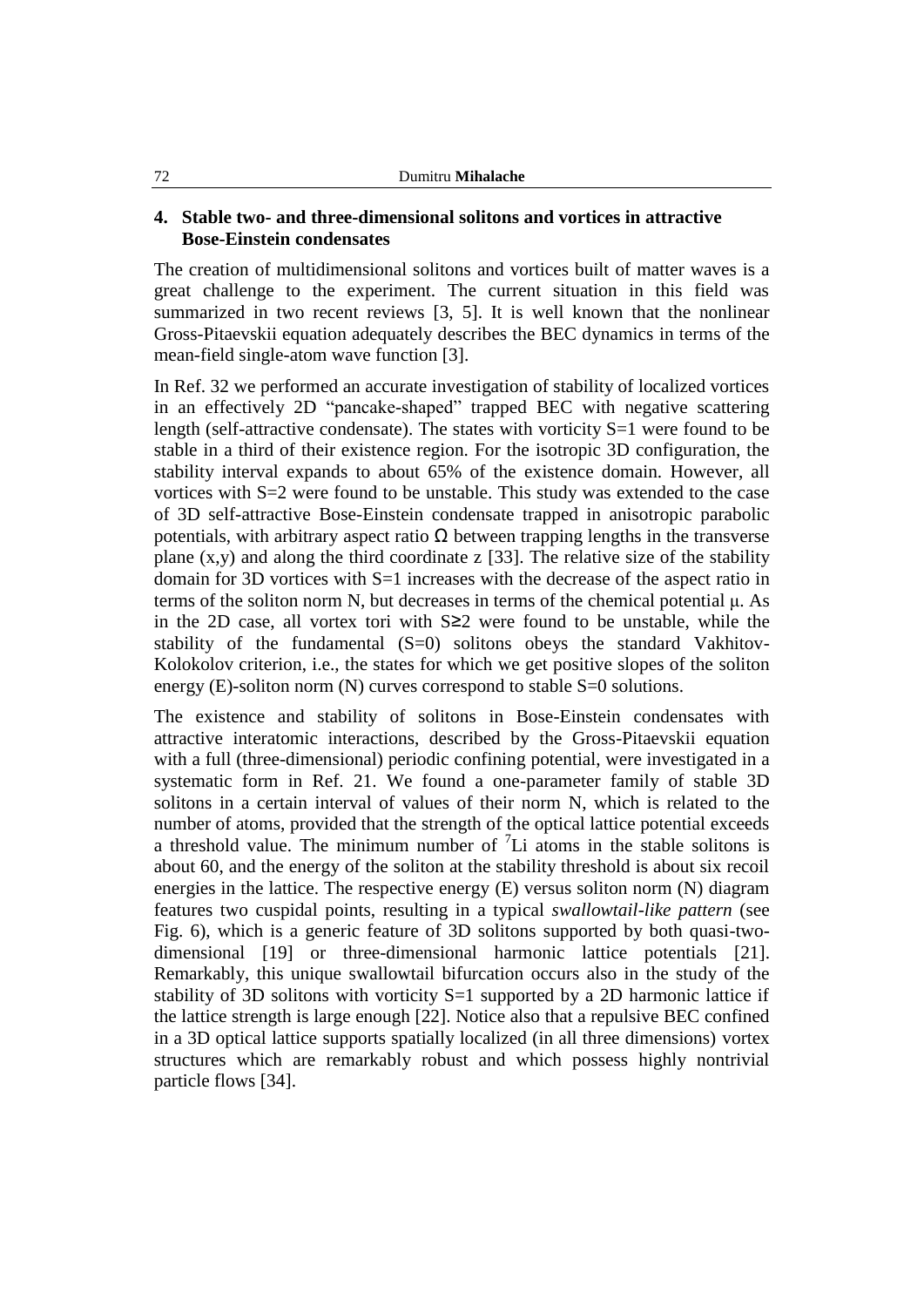Formation and Stability of Multidimensional Localized Structures in Optics and Bose-Einstein Condensate: Recent Studies 73



**Figure 6.** Typical soliton norm-chemical potential-energy diagram for 3D solitons in attractive Bose-Einstein condensates loaded in 3D optical lattices. **a.** Lattice strength p=0; **b.** Lattice strength p=3.

### **Conclusions**

As concerning the possible practical implementation of the light bullet concept we mention here two realistic physical settings.

Firstly, the conditions for low-power spatiotemporal soliton formation in arrays of evanescently-coupled silicon-on-insulator (SOI) photonic nanowires have been thoroughly analyzed recently [35]. It was shown that pronounced soliton effects can be observed even in the presence of realistic loss, two-photon absorption, and higher-order GVD. The well established SOI technology offers an exciting opportunity in the area of spatiotemporal optical solitons because a strong anomalous GVD can be achieved with nanoscaled transverse dimensions and moreover, the enhanced nonlinear response resulting from this tight transverse spatial confinement of the electromagnetic field leads to soliton peak powers of only a few watts for 100-fs pulse widths (the corresponding energy being only a few hundreds fJ). The arrays of SOI photonic nanowires seem to be suitable for the observation of discrete surface light bullets because a suitable design of nanowires can provide dispersion lengths in the range of 1 mm and coupling lengths of a few millimeters (for 100-fs pulse durations) [35].

Secondly, a potential approach to form stable 3D light bullets might be based on the concept of engineered structures composed of different optical materials featuring either strong nonlinearity or strong suitable GVD but not necessarily both together at a given wavelength [36].

The implementation of such idea along the propagation (longitudinal) direction showed that light bullet formation is possible for significantly large tandem domains in the case of quadratic spatiotemporal solitons [36].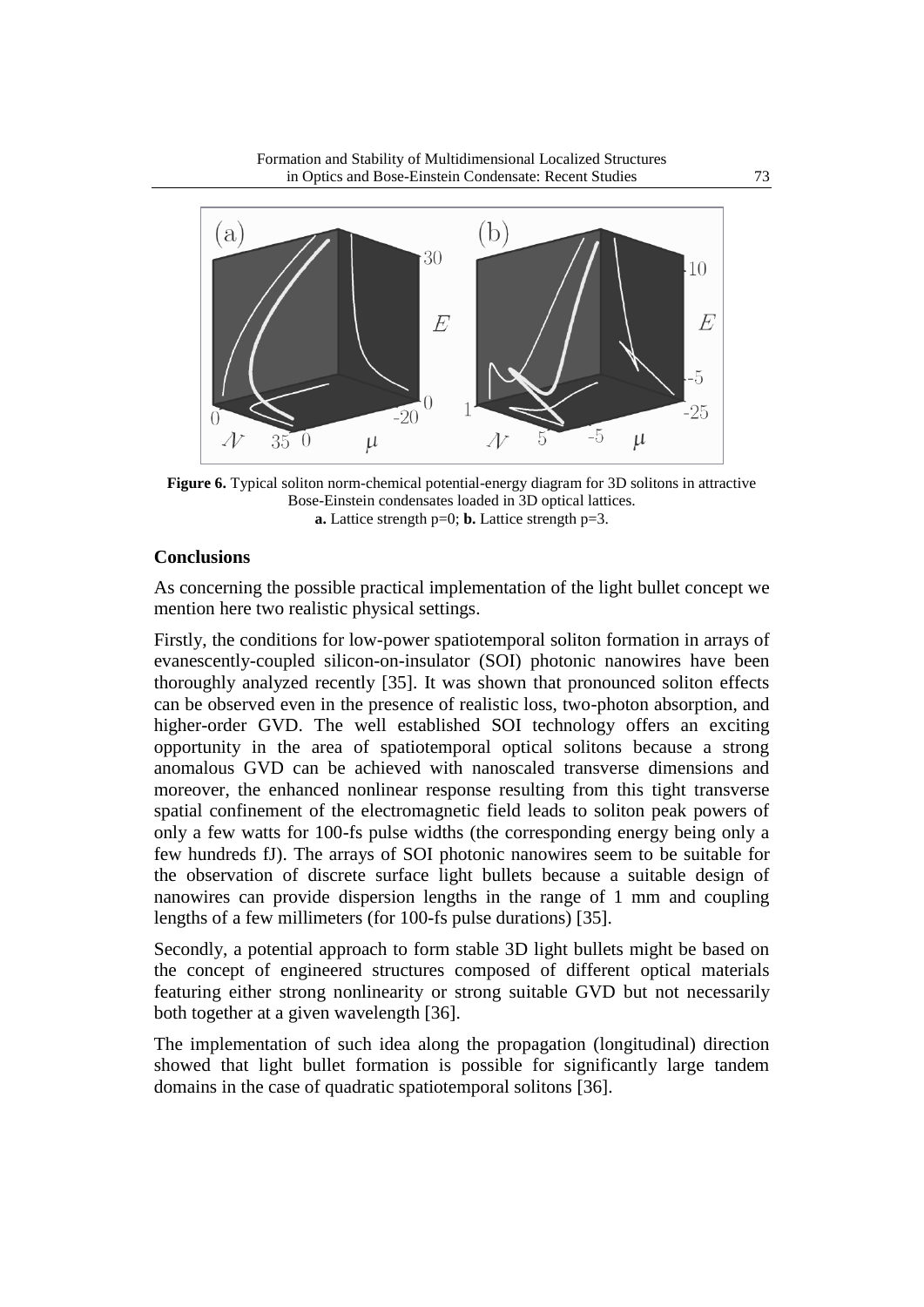Very recently, it was shown that stable 3D light bullets do form in transverse radially periodic metamaterial structures consisting of alternating rings made of highly dispersive linear materials and rings made of strongly nonlinear media (with cubic saturable optical nonlinearities) [37].

We conclude with the hope that this brief overview on recent exciting developments in the area of multidimensional localized structures in optics and Bose-Einstein condensate will perhaps inspire further investigations.

#### **Acknowledgment**

Part of the research work briefly overviewed in this paper has been carried out in collaboration with Lucian-Cornel Crasovan, Yaroslav V. Kartashov, Yuri S. Kivshar, Herve Leblond, Falk Lederer, Boris A. Malomed, Dumitru Mazilu, Nicolae C. Panoiu, and Lluis Torner. I am deeply indebted to all of them.

## **R E F E R E N C E S**

- [1] Y.S. Kivshar and G.P. Agrawal, *Optical solitons: From fibers to photonic crystals,* Academic Press, San Diego, 2003.
- [2] N. Akhmediev, A. Ankiewicz (Eds.), *Dissipative solitons: From optics to biology and medicine*, Lect. Notes Phys. vol. 751, Springer, Berlin, 2008.
- [3] P.G. Kevrekidis, D.J. Frantzeskakis, and R. Carretero-Gonzalez (Eds.), *Emergent nonlinear phenomena in Bose-Einstein condensates: Theory and experiment*, Springer Series on Atomic, Optical, and Plasma Physics, vol. 45, Springer, Berlin, 2008.
- [4] G.I. Stegeman, D.N. Christodoulides, and M. Segev, *Optical spatial solitons: Historical perspectives*, IEEE J. Select. Top. Quant. Electron. **6**, 1419-1427 (2000).
- [5] B.A. Malomed, D. Mihalache, F. Wise, and L. Torner, *Spatiotemporal optical solitons*, J. Opt. B: Quantum Semiclass. Opt. **7**, R53-R72 (2005).
- [6] Y. Silberberg, *Collapse of optical pulses*, Opt. Lett. **15**, 1282-1284 (1990).
- [7] L. Berge, *[Wave collapse in physics: principles and applications to light and plasma waves,](http://apps.isiknowledge.com/full_record.do?product=WOS&search_mode=CitationReport&qid=2&SID=V1p7EdidIbNnF3fhfhi&page=1&doc=2)*  Phys. Rep. **303**, 260- 370 (1998).
- [8] L.-C. Crasovan, J.P. Torres, D. Mihalache, and L. Torner, *Arresting wave collapse by wave self-rectification*, Phys. Rev. Lett. **91**, 063904 (2003).
- [9] N.-C. Panoiu, R.M. Osgood, B.A. Malomed, F. Lederer, D. Mazilu, and D. Mihalache, *Parametric light bullets supported by quasi-phase-matched quadratically nonlinear crystals*, Phys. Rev. E **71**, 036615 (2005).
- [10] D. Mihalache, D. Mazilu, B.A. Malomed, and L. Torner, *Asymmetric spatio-temporal optical solitons in media with quadratic nonlinearity*, Opt. Commun. **152**, 365-370 (1998).
- [11] X. Liu, L.J. Qian, and F.W. Wise, *Generation of optical spatiotemporal solitons*, Phys. Rev. Lett. **82**, 4631-4634 (1999).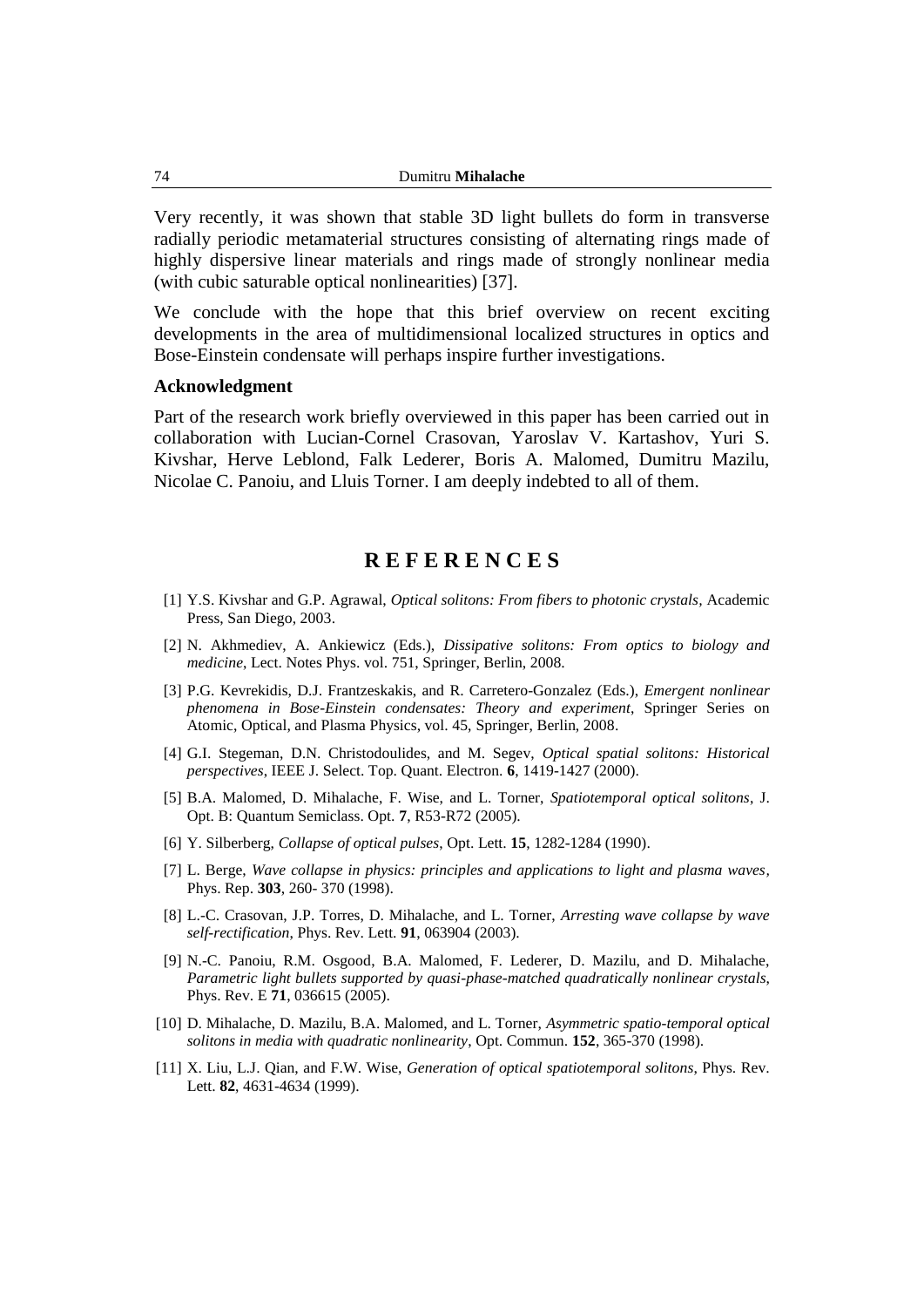- [12] D.E. Edmundson and R.H. Enns, *Robust bistable light bullets*, Opt. Lett. **17**, 586-588 (1992).
- [13] N. Akhmediev and J.M. Soto-Crespo, *Generation of a train of three-dimensional optical solitons in a self-focusing medium*, Phys. Rev. A **47**, 1358-1364 (1993).
- [14] O. Bang, W. Krolikowski, J. Wyller, and J.J. Rasmussen, *Collapse arrest and soliton stabilization in nonlocal nonlinear media*, Phys. Rev. E **66**, 046619 (2002).
- [15] D. Mihalache, D. Mazilu, F. Lederer, B.A. Malomed, Y.V. Kartashov, L.-C. Crasovan, and L. Torner, *Three-dimensional spatiotemporal solitons in nonlocal nonlinear media*, Phys. Rev. E **73**, 025601(R) (2006).
- [16] D. Mihalache, D. Mazilu, L.-C. Crasovan, I. Towers, A.V. Buryak, B.A. Malomed, L. Torner, J.P. Torres, and F. Lederer, *Stable spinning optical solitons in three dimensions*, Phys. Rev. Lett. **88**, 073902 (2002).
- [17] D. Mihalache, D. Mazilu, L.-C. Crasovan, I. Towers, B. A. Malomed, A. V. Buryak, L. Torner, and F. Lederer, *Stable three-dimensional spinning optical solitons supported by competing quadratic and cubic nonlinearities*, Phys. Rev. E **66**, 016613 (2002).
- [18] B.B. Baizakov, B.A. Malomed, and M. Salerno, *Multidimensional solitons in a lowdimensional periodic potential*, Phys. Rev. A **70**, 053613 (2004).
- [19] D. Mihalache, D. Mazilu, F. Lederer, Y.V. Kartashov, L.-C. Crasovan, and L. Torner, *Stable three-dimensional spatiotemporal solitons in a two-dimensional photonic lattice*, Phys. Rev. E **70**, 055603(R) (2004).
- [20] D. Mihalache, D. Mazilu, F. Lederer, B.A. Malomed, Y.V. Kartashov, L.-C. Crasovan, and L. Torner, *Stable spatiotemporal solitons in Bessel optical lattices*, Phys. Rev. Lett. **95**, 023902 (2005).
- [21] D. Mihalache, D. Mazilu, F. Lederer, B.A. Malomed, L.-C. Crasovan, Y.V. Kartashov, and L. Torner, *Stable three-dimensional solitons in attractive Bose-Einstein condensates loaded in an optical lattice*, Phys. Rev. A **72**, 021601(R) (2005).
- [22] H. Leblond, B.A. Malomed, and D. Mihalache, *Three-dimensional vortex solitons in quasitwo-dimensional lattices*, Phys. Rev. E **76**, 026604 (2007).
- [23] D. Mihalache, D. Mazilu, F. Lederer, Y.V. Kartashov, L.-C. Crasovan, L. Torner, and B.A. Malomed, *Stable vortex tori in the three-dimensional cubic-quintic Ginzburg-Landau equation*, Phys. Rev. Lett. **97**, 073904 (2006).
- [24] D. Mihalache, D. Mazilu, F. Lederer, H. Leblond, and B.A. Malomed, *Stability limits for three-dimensional vortex solitons in the Ginzburg-Landau equation with the cubic-quintic nonlinearity*, Phys. Rev. A **76**, 045803 (2007).
- [25] D. Mihalache, D. Mazilu, F. Lederer, and Y.S. Kivshar, *Stable discrete surface light bullets*, Opt. Exp. **15**, 589-595 (2007).
- [26] D. Mihalache, D. Mazilu, F. Lederer, and Y. S. Kivshar, *Spatiotemporal surface solitons in two-dimensional photonic lattices,* Opt. Lett. **32**, 3173-3175 (2007).
- [27] D. Mihalache, D. Mazilu, F. Lederer, and Y.S. Kivshar, *Collisions between discrete surface spatiotemporal solitons in nonlinear waveguide arrays*, Phys. Rev. A **79**, 013811 (2009).
- [28] Y. V. Kartashov, L.-C. Crasovan, D. Mihalache, and L. Torner, *Robust propagation of two-color soliton clusters supported by competing nonlinearities*, Phys. Rev. Lett. **89**, 273902 (2002).